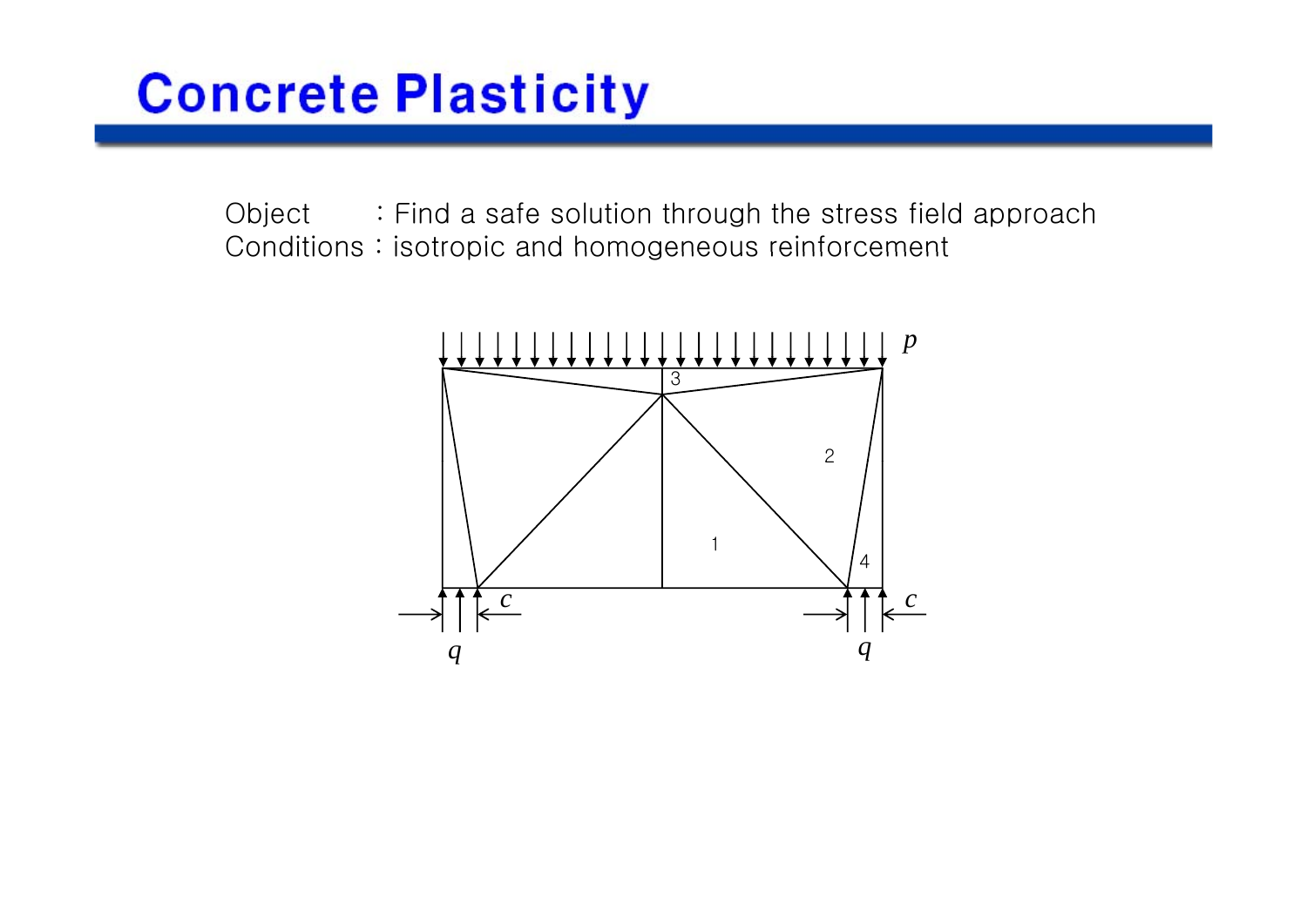

- 1.To maximize p, assume  $q = fc$  and construct the admissible stress field
- 2. Draw circle4 and circle1, and find B24 and B12 with parallel lines
- 3. Draw circle2 and find B23
- 4.Draw circle3 and find a safe solution, p
- 5. If there is no admissible stress field, assume the reduced q or control the reinforcement ratio (the depth of compression zone)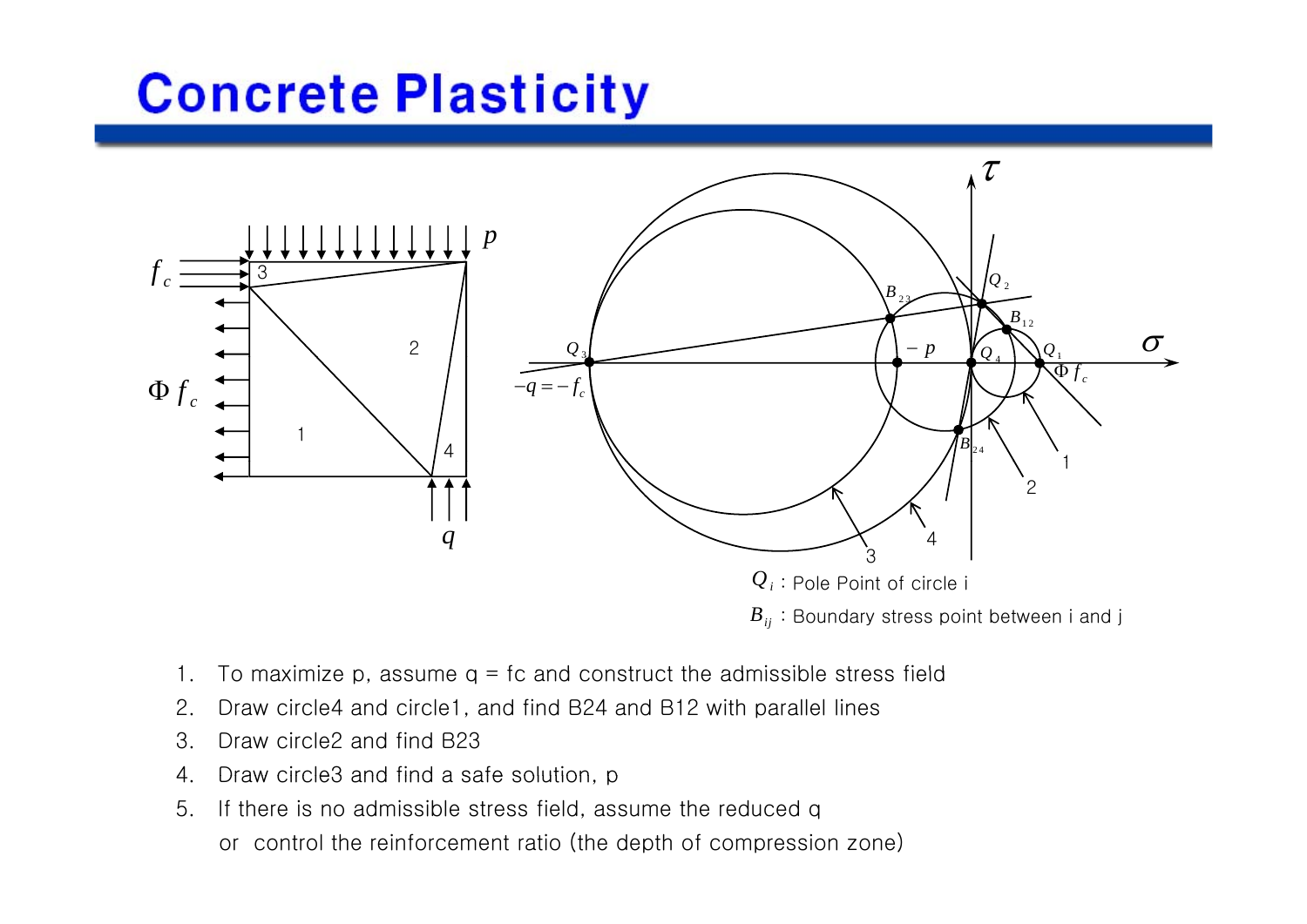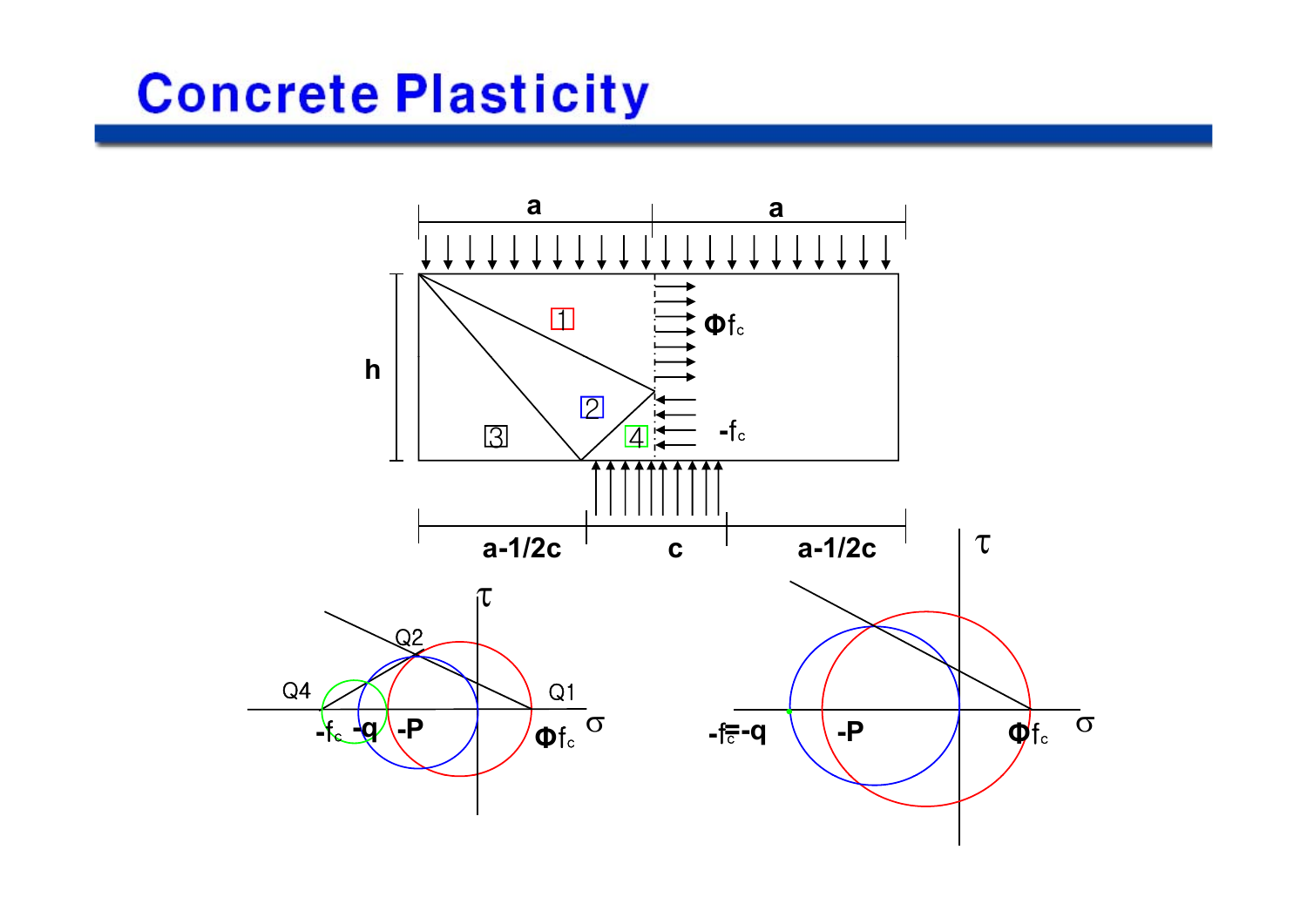

#### $(1)$ 2 3 4

를 만들기 위해서  $\hat{\phantom{x}}$  1번 원의 크기가 작아지고,  $\tau_0$ 값이 커져야 한다. *P*max**→**3번 원이 커지고→2번 원이 커지면→  $P_\text{max}$